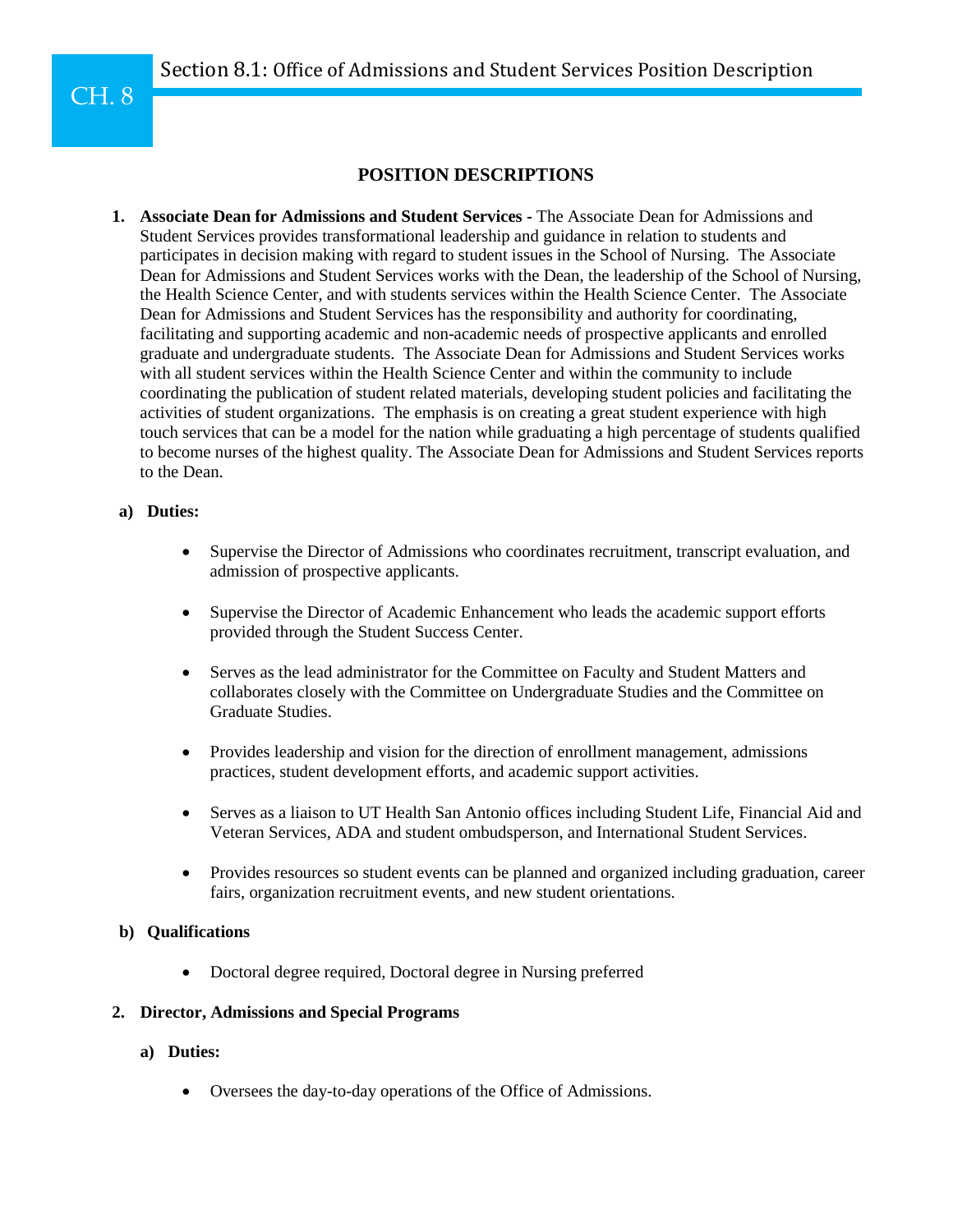- Provides leadership and training to staff for all admissions activities including transcript evaluation, recruitment events, admission and denial communication, and matriculation efforts.
- Designs and facilitates the production of recruitment materials including view books and webpage construction.
- Provide reports for the Associate Dean for Admissions and Student Services on enrollment management target progress and overall admissions outcomes.
- Communicate with faculty committees regarding the administration of admissions policies and practices.

## **b) Qualifications:**

• Bachelor's degree in related field with five years' experience in admissions and programs involved in student recruitment.

## **3. Admissions Counselors**

## **a) Duties**

- Represent the School of Nursing at recruitment events.
- Host prospective students on campus through information events, individualized appointments, and admitted student receptions.
- Communicate admissions requirements and procedures with prospects both in person and via communication technology.
- Maintain an electronic prospect database and coordinate communication campaigns throughout the admissions cycles.

# **b) Qualifications:**

• Bachelor's degree and three years of experience.

# **4. Assistant Dean for Academic Enhancement**

#### **a) Duties**

- Oversees the day-to-day operations of the Student Success Center.
- Provides leadership and training to staff for all student services activities including academic support efforts, graduation event planning, and new student orientation efforts.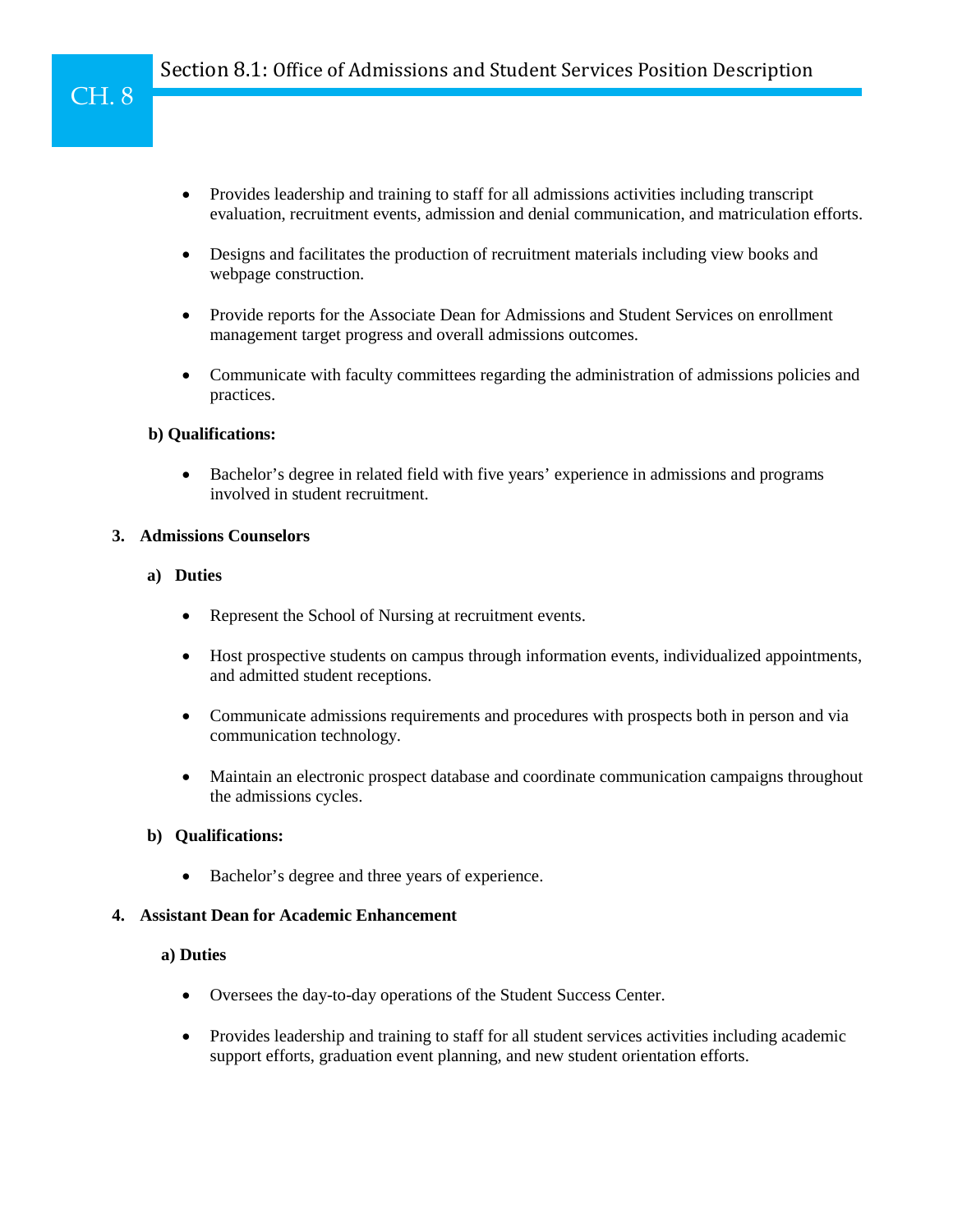• Designs and facilitates the production of retention materials including web page construction and hard copies of student service related materials.

## **b) Qualifications**

• PhD degree with five years of job related experience.

# **5. Student Program Coordinator**

#### **a) Duties**

- Plans and facilitates graduation celebrations, organization recruitment events, and career fairs.
- Oversees scoring of applications and awarding of scholarships for all students.
- Assists with the planning and coordination of training events for student employees of the Student Success Center.
- Develop and present financial literacy workshops.

## **b) Qualifications**

• Bachelor's degree in Education or related field, with three years of related experience.

## **6. Administrative Assistant**

#### **a) Duties**

- Keeps student success center staff's calendar, schedules appointments and meetings.
- Coordinates purchases for the Student Success Center.
- Makes travel arrangements for the Student Success Center staff

# **b) Qualifications:**

• Associate degree with three years of related experience or high school diploma or GED with five years of related experience.

# **7. Academic Coaches**

#### **a) Duties:**

- Provides academic support services to at-risk students including referrals to external offices such as ADA, student counseling services, and financial aid and veteran services.
- Meet individually with students to develop individualized success plans and track progress.